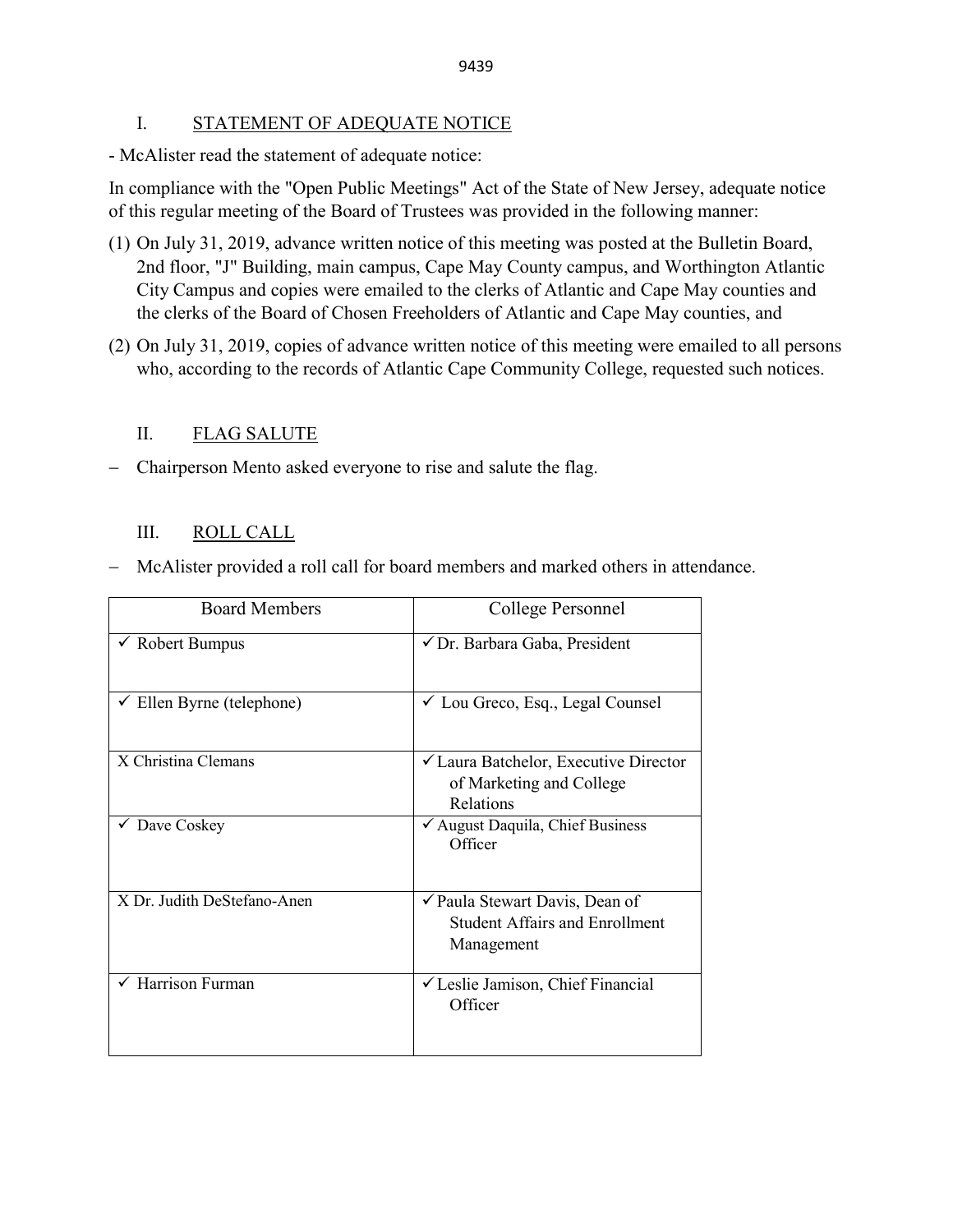| <b>Board Members</b>                                                                                                    | College Personnel                                                                                                                                         |  |  |
|-------------------------------------------------------------------------------------------------------------------------|-----------------------------------------------------------------------------------------------------------------------------------------------------------|--|--|
| √ James Kennedy                                                                                                         | √ Dr. Josette Katz, Vice President,<br><b>Academic Affairs</b>                                                                                            |  |  |
| X Brian Lefke                                                                                                           | Maria Kellett, Dean of Cape May<br>$\checkmark$<br>County Campus, Associate Dean<br>of Resource Development                                               |  |  |
| X Maria K. Mento                                                                                                        | √ Jean McAlister, Board Secretary,<br>Chief of Staff, and Dean of<br><b>Resource Development</b>                                                          |  |  |
| ✔ Daniel Money                                                                                                          | Dr. Vanessa O'Brien-McMasters,<br>$\checkmark$<br>Dean, Institutional Research,<br>Planning & Effectiveness and<br><b>Information Technology Services</b> |  |  |
| $\checkmark$ Donald J. Parker                                                                                           | √ Donna Vassallo, Dean of<br>Worthington Atlantic City<br>Campus, and Dean of Career<br>Education                                                         |  |  |
| Maria Ivette Torres                                                                                                     |                                                                                                                                                           |  |  |
| X Helen Walsh                                                                                                           |                                                                                                                                                           |  |  |
| <b>Other Public in Attendance</b>                                                                                       |                                                                                                                                                           |  |  |
| √ Julie Sharkey, Atlantic County<br>Comptroller<br>✔ Brittany Smith, Cape May Country<br><b>Chief Financial Officer</b> | ✓ Caesar Niglio, ACCCEA<br>← Heather Peterson, ACCCEA                                                                                                     |  |  |

# IV. CALL TO ORDER

− Chairperson Kennedy called the meeting to order at 6pm.

## V. PRESIDENT'S REPORT

- − Dr. Gaba reported on the following highlights from the report distributed to Board members:
	- o *Renovations* The renovations occurring this summer in J-Lobby and the adjoining hallway, as well as Building A at the Mays Landing Campus, are on target to be completed prior to the start of the Fall Semester on September 3.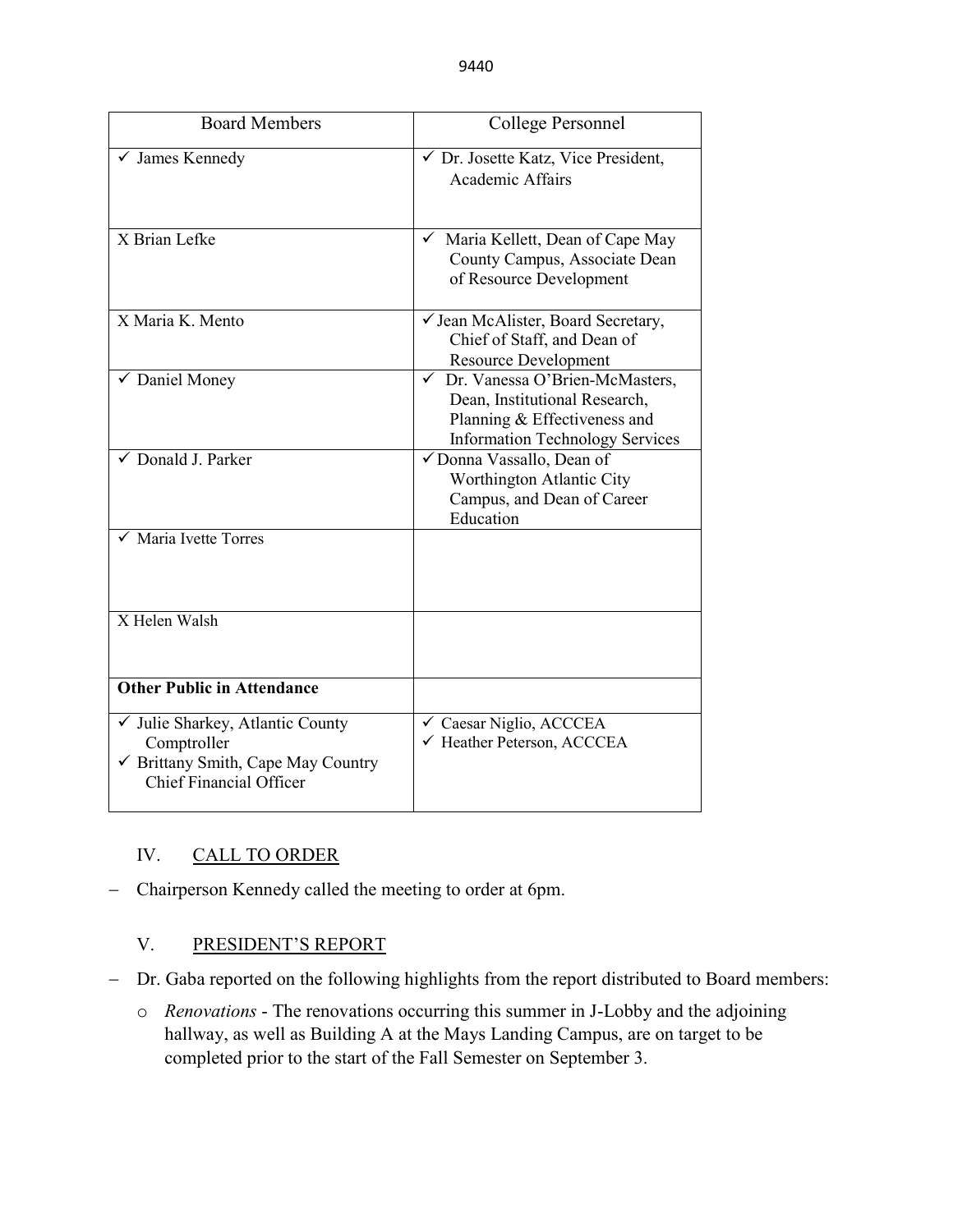- o *Community College Opportunity Grant (CCOG)* An update on marketing initiatives and other general information on the grant was provided.
- o *Pleasantville High School's Early College Summer Program* Approximately 100 students took part in a summer program at the Mays Landing Campus.
- o *Community Engagement* Dr. Gaba and the college Admissions Department attended Cape May County's "Unity in the Community Picnic," a Coalition for a Safe Community event that more than 300 people attended. Many local officials were present. Dr. Gaba thanked Trustee Money for preparing 100 Atlantic Cape backpacks to give away to prospective students at the event.

## VI. COMMENTS FROM THE PUBLIC

- Chairperson Kennedy called for comments from the public on agenda items.
- None noted.

## VII. CONSENT RESOLUTONS

McAlister read the following consent resolutions.

## **Res. #1 Approve: Regular Session Minutes (June 25, 2019)**

**Res. #8** 

### **Bidding Threshold**

**WHEREAS,** on January 22, 2002, Resolution #49, the Board of Trustees established a college purchasing policy to coincide and agree with the County College Purchasing Law as adopted on December 28, 1984 and amended 2002 (P.L. 1984, 18A:64A-25.3) and;

**WHEREAS,** pursuant to the provisions of the law, the bid threshold for awarding contracts has been adjusted from \$35,300.00 to \$36,400.00.

**THEREFORE BE IT RESOLVED** that the Board of Trustees revise the college's bidding threshold to coincide and agree with the County College Purchasing Law's newly established threshold of \$36,400.00 effective September 1, 2019.

**Res. #5** 

#### **Award of Bids**

**Number Item and Vendor Information Amount** Bid Ex. 832 Blackboard, 3-year contract Blackboard, Inc. Washington, DC \$533,846.46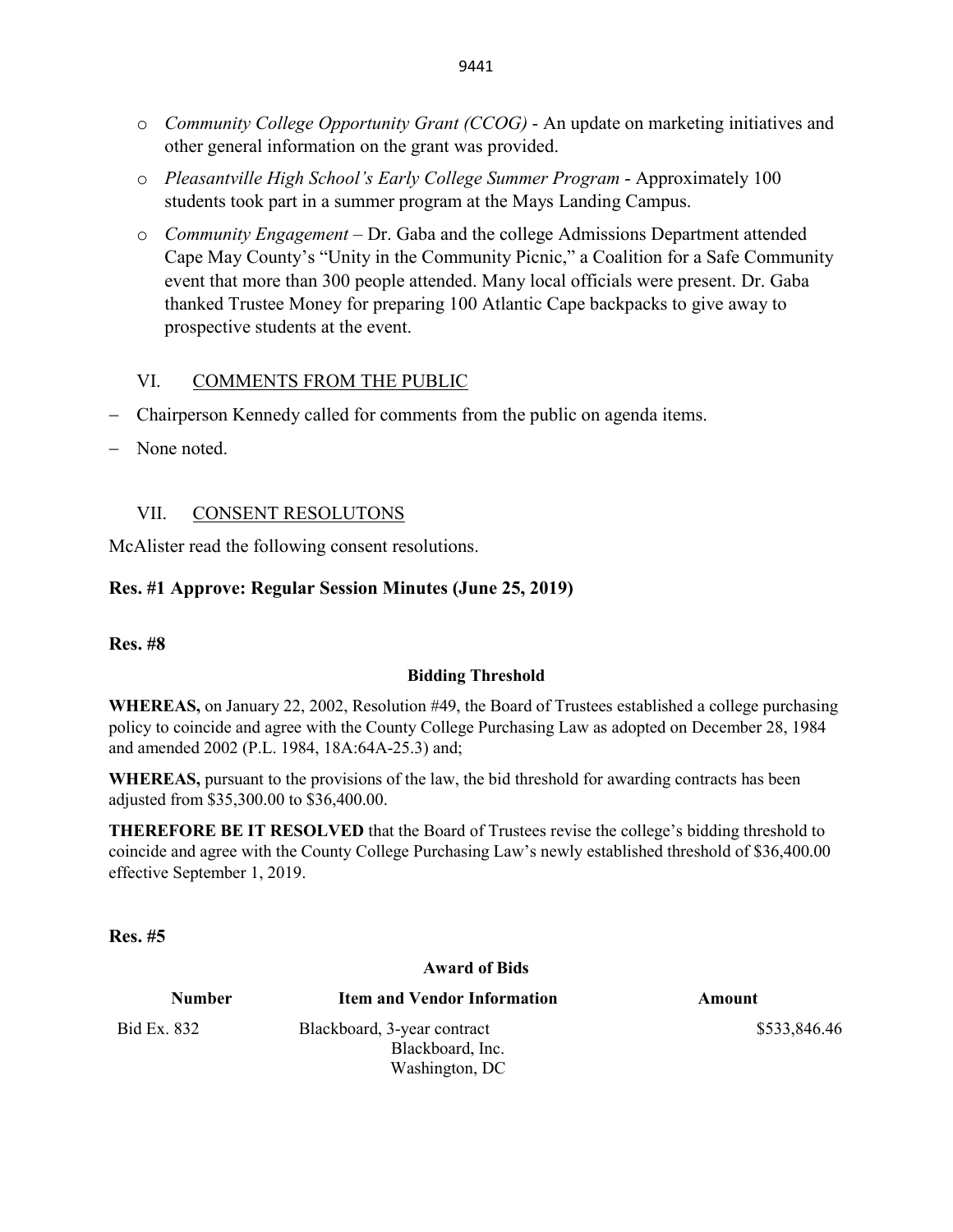| <b>Number</b> | <b>Item and Vendor Information</b>                                                 | Amount      |
|---------------|------------------------------------------------------------------------------------|-------------|
| Bid Ex. 835   | Nursing Assessment Program*<br><b>Assessment Technologies</b><br>Overland Park, KS | \$90,000.00 |
| Bid Ex. 836   | SimBaby Manikin*<br>Laerdal Medical Corp.<br>Wappingers Fall, NY                   | \$56,162.49 |

Total \$680,008.95 \*Perkins Grant Funded

#### **Res. #10**

#### **Resolution Authorizing the Award of Contract for Employee Dental Insurance**

**WHEREAS,** under New Jersey Community College Contract Law 18A:64A-25.5 section 11 a contract for insurance coverage may be negotiated or awarded without public advertising for bids; and

**WHEREAS,** the Purchasing Office has determined that the value of the acquisition will exceed Pay to Play Requirements of \$17,500; and

**WHEREAS,** Delta Dental of New Jersey has effectively provided dental insurance to the Atlantic Cape community for the past decade, and

**WHEREAS,** the prices documented represent the contract for the fiscal year 2020 and the first 6 months of fiscal year 2021; and

**WHEREAS,** the proposal from Delta Dental provides for the same premium for fiscal year 2020 and the first 6 months of fiscal year 2021; and

**WHEREAS,** the rates per employee per month will be \$60.27 for those required to pay a deductible for preventative and diagnostic care and \$67.02 for the union members who according to contract terms pay no deductible for preventative and diagnostic care; and

**WHEREAS,** Delta Dental's network of participating providers is satisfactory in the Atlantic Cape region; and

**WHEREAS,** Delta Dental of New Jersey has completed and submitted a Business Entity Disclosure Certification which certifies that Delta Dental of New Jersey has not made any reportable contributions to a political or candidate committee in Atlantic County or Cape May County in the previous one year, and that the contract will prohibit Delta Dental from making any reportable contributions through the term of the contract, and

**NOW THEREFORE, BE IT RESOLVED** that the Board of Trustees of Atlantic Cape Community College recognize this agreement with Delta Dental of New Jersey to continue to provide high quality dental coverage to the College community.

**BE IT FURTHER RESOLVED** that the Business Disclosure Entity Certification will be placed on file with this resolution.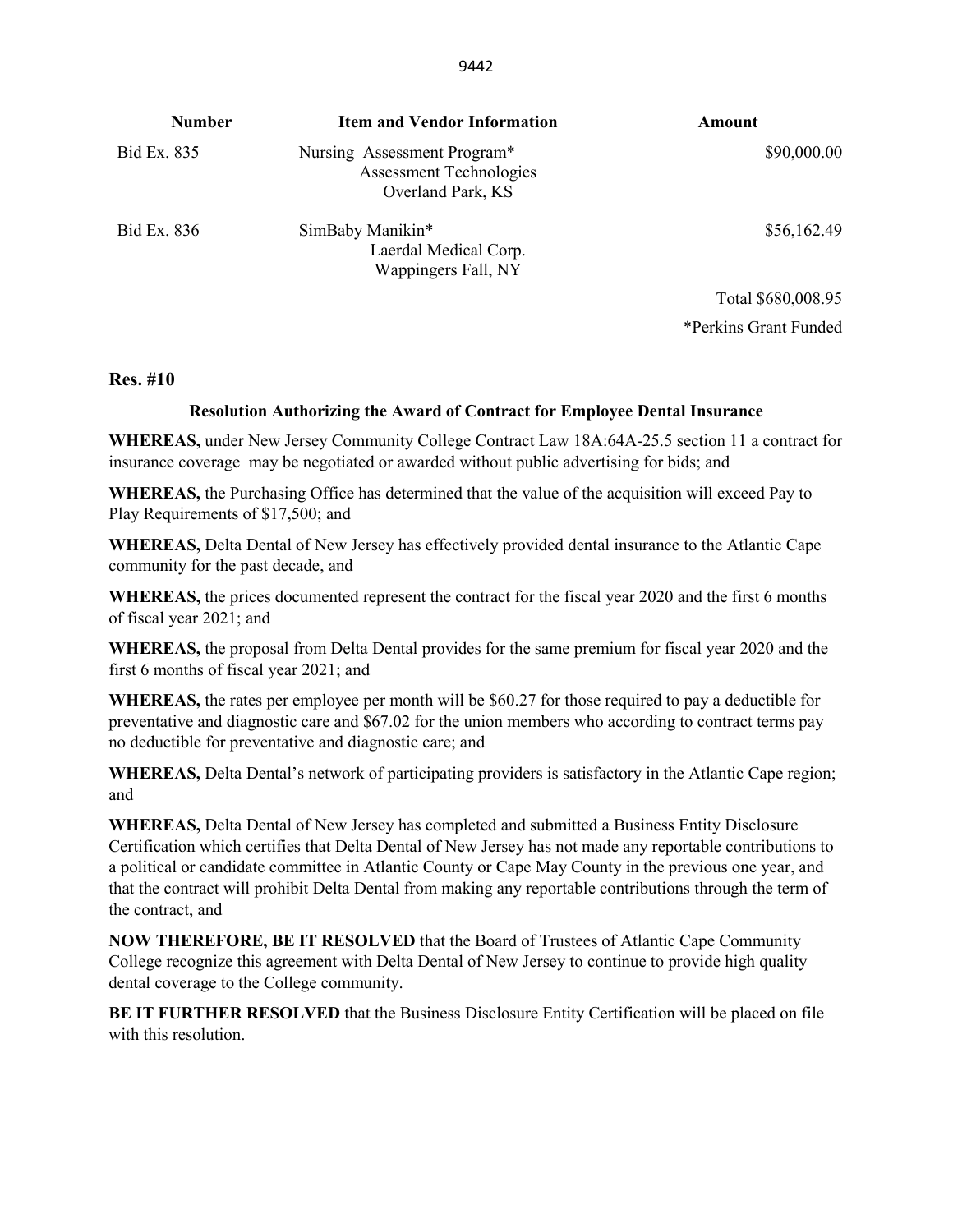#### **Res. #11**

#### **Emergency Elevator Repair**

**WHEREAS**, on July 16, 2019 there was a minor fire in the main elevator room located on the Worthington Atlantic City Campus, damaging the elevator motor so that the elevator no longer functions, and;

**WHEREAS**, the elevator must be repaired immediately as the lack of this elevator presents an emergency situation at the Worthington Atlantic City Campus with Fall semester classes beginning September 3<sup>rd</sup>, and;

**WHEREAS**, the College will fund the repair awaiting an insurance settlement, and;

**WHEREAS**, the timeline needed to complete the repair does not permit a complete bidding process, but the College was able to get a quote from a firm, The Elevator Company, acceptable to the insurance company, and;

**WHEREAS**, the College engaged The Elevator Company to perform this work at a cost of \$18,649.00, and;

**WHEREAS**, The Elevator Company has a New Jersey Business Registration and Pay for Play paperwork on file with the College.

**THEREFORE BE IT RESOLVED** that the Board of Trustees approves hiring The Elevator Company to repair the elevator at a cost not to exceed \$18,649.00.

#### **Res. #12**

#### **Resolution Awarding a Contract for Helicopter Rental**

**WHEREAS,** after two unsuccessful Request for Proposals, County Contract Law (18A:64a) allows the College to negotiate with vendors to award a contract, and;

**WHEREAS**, only one vendor, Herlihy Helicopters Inc., DBA Helicopter Flight Services (HFS), in the area is willing to rent helicopters to the College, and;

**WHEREAS,** the Director of Business Services has determined that based on last fiscal year operations, the value of the acquisition should exceed Board limit during fiscal year 2020, and;

**WHEREAS,** HFS will rent the College helicopters so that the College may conduct lab instruction for students in the helicopter flight training program, and;

**WHEREAS,** the rate will remain the same as last year:

| Guimbal Cabri | \$425 per hour |
|---------------|----------------|
| Schweizer     | \$425 per hour |

**WHEREAS,** helicopter costs are all inclusive of fuel, oil, maintenance, and tie down or hanger, and;

**WHEREAS,** HFS will supply a room for pre and post flight debriefings at no cost.

**NOW THEREFORE BE IT RESOLVED** that the Board of Trustees of Atlantic Cape Community College authorizes a contract with Herlihy Helicopters Inc., DBA Helicopter Flight Services (HFS) of Medford, NJ as described.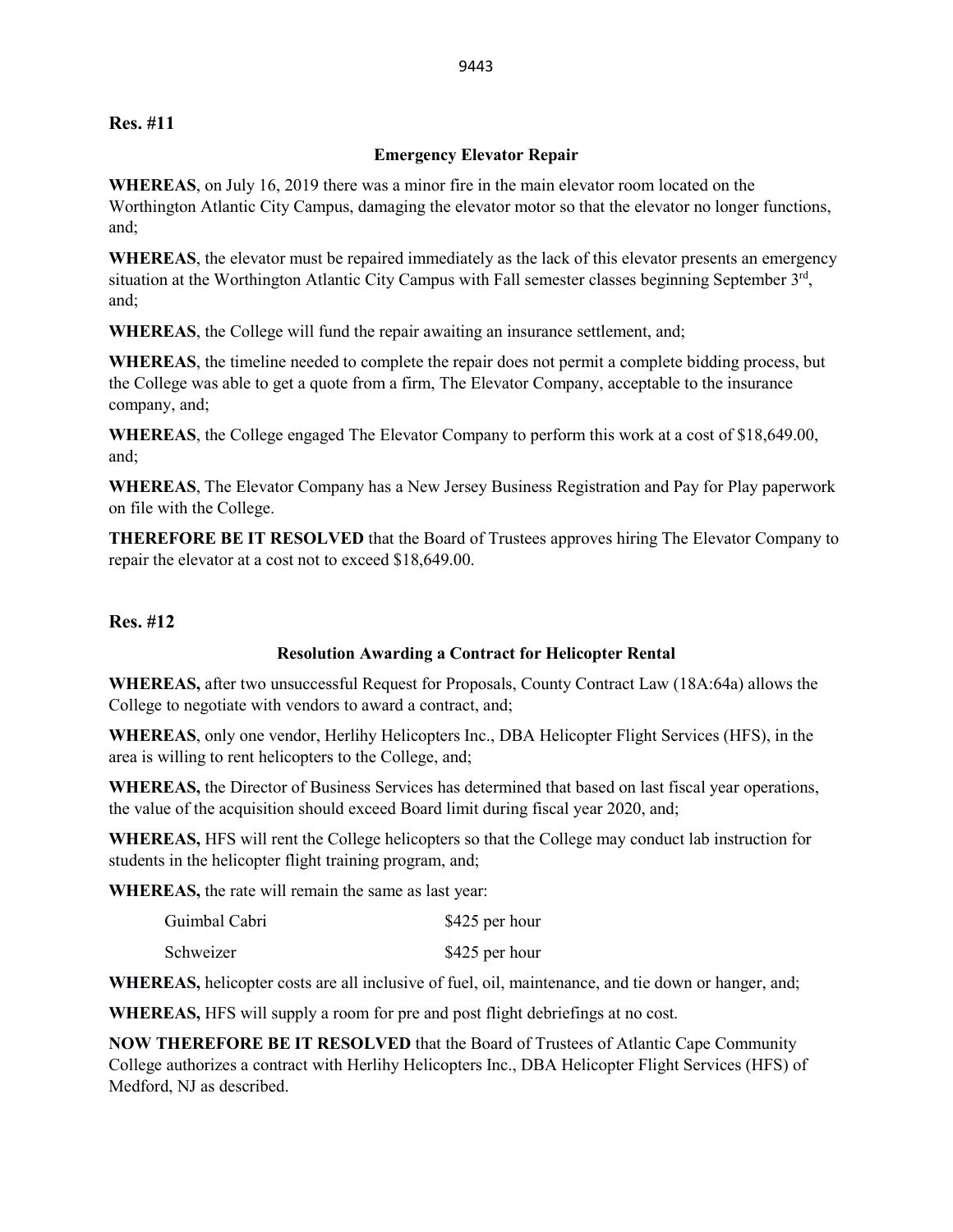\*Note: Fiscal Year 2019 expenses were \$57,719.00

## **Res. #14 Executive Session**

− Trustee Money motioned to approve consent resolutions, Trustee Torres seconded.

ROLL CALL:

ALL AYES NO NAYS NO ABSTENTIONS Motion carried.

## VIII. BUDGET REPORT

− Trustee Byrne reported under Resolution #2 – Regular Resolutions.

# IX. REGULAR RESOLUTIONS

**Res. #2** FY19 Draft Financial Statement for twelve months ended June 30, 2019 as of August 5, 2019.

− Trustee Byrne motioned to approve Resolution #2, Trustee Money seconded.

ROLL CALL:

ALL AYES NO NAYS NO ABSTENTIONS

Motion Carried.

# **Res. #3 FY20 Financial Statement for one month ended July 31, 2019.**

− Trustee Byrne motioned to approve Resolution #3, Trustee Torres seconded.

ROLL CALL:

ALL AYES NO NAYS NO ABSTENTIONS Motion carried.

### **Res. #81 Rev.**

**WHEREAS**, the Board of Trustees approved Resolution #81 on April 2, 2019, and;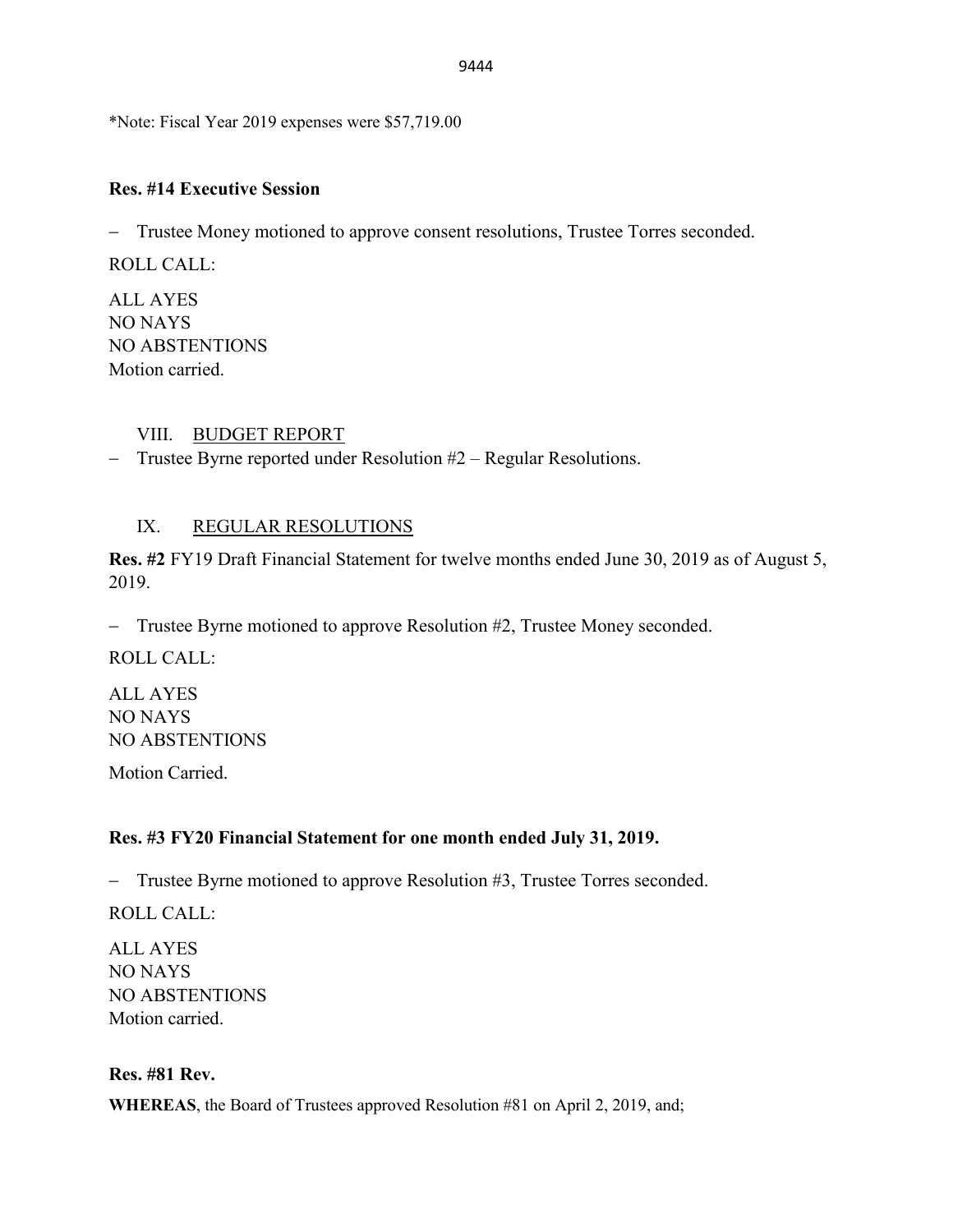**WHEREAS**, the Aviation and Air Traffic Control Terminal Program Fees and the Aviation Course Fees were listed as TBD, and;

**WHEREAS**, the Aviation Program Fee will be eliminated for FY2020, and;

**WHEREAS**, the Air Traffic Control Terminal Program Fee has been determined for FY2020, and;

**WHEREAS**, the Flat Rate Aviation Course Fees have been determined for FY2020, and;

**WHEREAS**, the Heavy Technology Course Fee should be charged for AVIT185 and AVIT/TVRF263.

**THEREFORE BE IT RESOLVED** that, upon recommendation of the President, the Board of Trustees approve Resolution #81 Revised incorporating the Air Traffic Control Terminal Program Fee and the Aviation Course Fees, eliminating the Aviation Program Fee and charging AVIT185 and AVIT/TVRF263 the Heavy Technology Course Fee, commencing with the summer session FY 2020.

| <b>SCHEDULE OF FEES</b><br><b>PROGRAMS - SPECIAL FEES</b> | FY 2020<br><b>PROPOSED</b> | FY 2019<br><b>ACTUAL</b> |
|-----------------------------------------------------------|----------------------------|--------------------------|
| TECHNOLOGY STUDIES INSTITUTE                              |                            |                          |
| Air Traffic Control Terminal Program Fee                  | \$380.00/cr.               | \$372.00/cr.             |
| ATCT 220, 225, 280, 285,                                  |                            |                          |
| <b>Aviation Program Fee</b>                               | <b>Fee Eliminated</b>      | \$372.00/cr.             |
| AVIT 101, 145, 185, 200, 210, 220, 240, 255, 265, 278,    |                            |                          |
| 280, 282, 286, and 288, AVIT/TRVF 263                     |                            |                          |

| <b>SCHEDULE OF FEES</b><br><b>FLAT RATE COURSE FEES</b>  | <b>FY 2020</b><br><b>PROPOSED</b> | <b>FY 2019</b><br><b>ACTUAL</b> |
|----------------------------------------------------------|-----------------------------------|---------------------------------|
| <b>Fixed Wing Flight Training</b>                        |                                   |                                 |
| <b>Experiential Flight Course Fee</b><br><b>AVIT 101</b> | \$3,030.00/course                 | \$2,313.00/course               |
| Aeronautical Skills Course Fee<br><b>AVIT 200</b>        | \$4,545.00/course                 | \$3,469.00/course               |
| <b>Private Pilot Course Fee</b><br><b>AVIT 210</b>       | \$19,665.00/course                | \$15,060.00/course              |
| <b>Instrument Pilot Course Fee</b><br><b>AVIT 240</b>    | \$17,295.00/course                | \$11,172.00/course              |
| Airplane Flight Instructor Course Fee<br><b>AVIT 278</b> | \$9,915.00/course                 | \$7,982.00/course               |
| <b>Commercial Pilot Course Fee</b><br><b>AVIT 280</b>    | \$33,445.00/course                | \$26,651.00/course              |
| Multi-Engine Pilot Course Fee<br><b>AVIT 286</b>         | \$8,495.00/course                 | \$6,456.00/course               |

| <b>SCHEDULE OF FEES</b><br><b>FLAT RATE COURSE FEES (continued)</b> | FY 2020<br><b>PROPOSED</b> | <b>FY 2019</b><br><b>ACTUAL</b> |
|---------------------------------------------------------------------|----------------------------|---------------------------------|
| <b>Helicopter Flight Training</b>                                   |                            |                                 |
| Private Pilot Helicopter Course Fee<br><b>AVIT 145</b>              | \$30,545.00/course         | \$29,635.00/course              |
| Instrument Pilot Helicopter Course Fee<br><b>AVIT 255</b>           | \$31,620.00/course         | \$30,472.00/course              |
| Commercial Pilot Helicopter Course Fee<br><b>AVIT 265</b>           | \$58,250.00/course         | \$55,946.00/course              |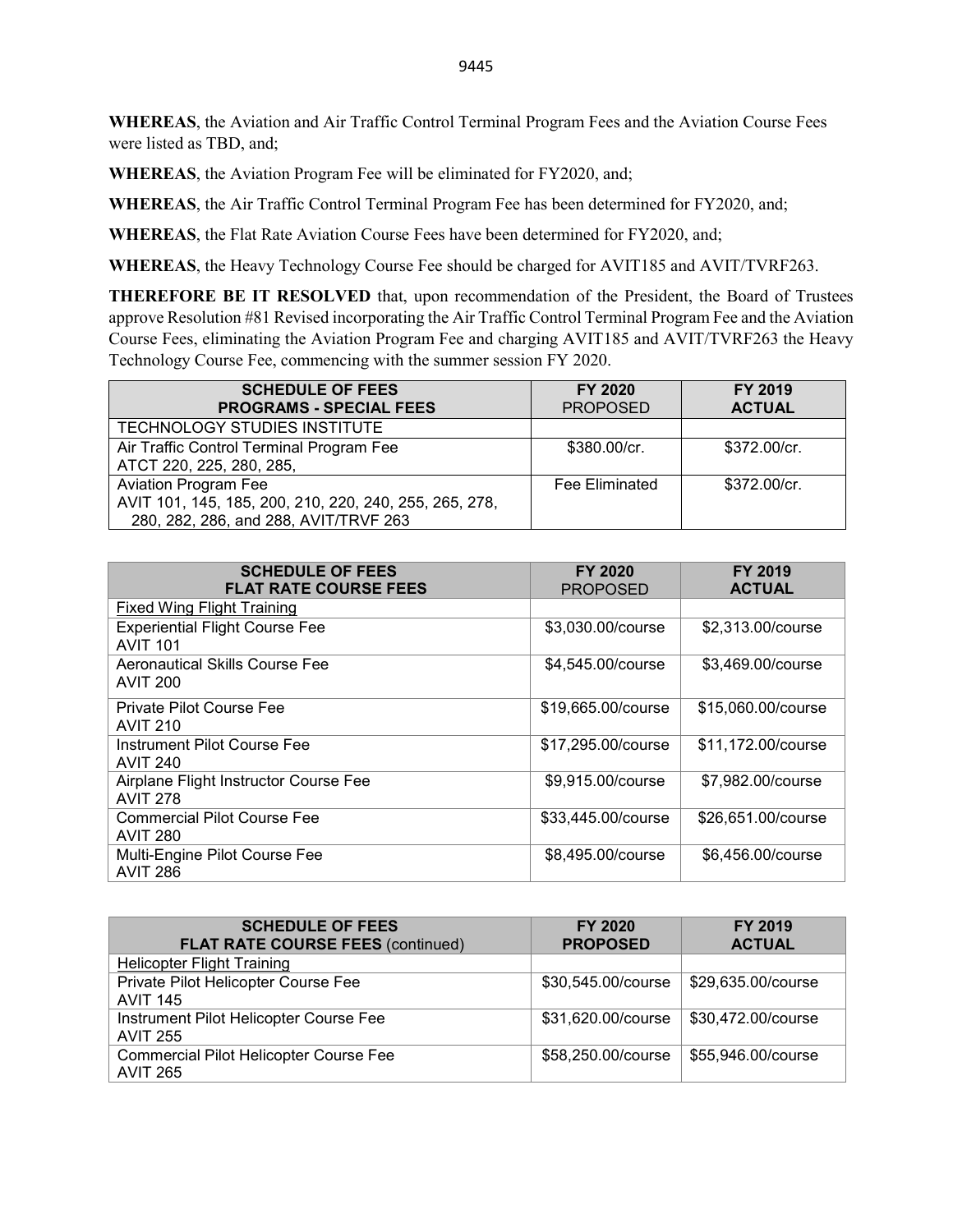| <b>SCHEDULE OF FEES</b><br><b>FLAT RATE COURSE FEES (continued)</b> | FY 2020<br><b>PROPOSED</b> | FY 2019<br><b>ACTUAL</b> |
|---------------------------------------------------------------------|----------------------------|--------------------------|
| <b>Flight Instruction Course Fee</b><br><b>AVIT 282</b>             | \$16,160.00/course         | \$15,415.00/course       |
| Helicopter Add-on Course Fee<br>AVIT 288                            | \$38,840.00/course         | \$38,090.00/course       |

− Trustee Byrne motioned to approve Resolution #81 Rev., Trustee Money seconded.

ROLL CALL:

ALL AYES NO NAYS NO ABSTENTIONS Motion carried.

## **Res. #7**

## **Capacity-Building Grants to County Colleges to Support the Goals of the Community College Opportunity Grant Program**

**WHEREAS**, the New Jersey Higher Education Student Assistance Authority and the Office of the Secretary of Higher Education are jointly soliciting grant applications, and;

**WHEREAS**, each of the 18 community colleges have been invited to apply for a capacity-building grant to implement goals and strategies for capacity building, as well as increasing matriculation, increasing student completion, and reducing financial burdens on students, and;

**WHEREAS**, Atlantic Cape will request a grant up to \$300,000 over the FY20 academic year.

**THEREFORE BE IT RESOLVED** that the Board of Trustees of Atlantic Cape Community College hereby grants approval to submit an application for a Capacity-Building Grant for the Community College Opportunity Grant Program, in order to provide planning, outreach and recruitment of students eligible under the Governor's Community College Opportunity Grant Program (CCOG), requesting a grant up to \$300,000 over the FY20 academic year.

− Trustee Byrne motioned to approve Resolution #7, Trustee Money seconded.

ROLL CALL:

ALL AYES NO NAYS NO ABSTENTIONS Motion carried.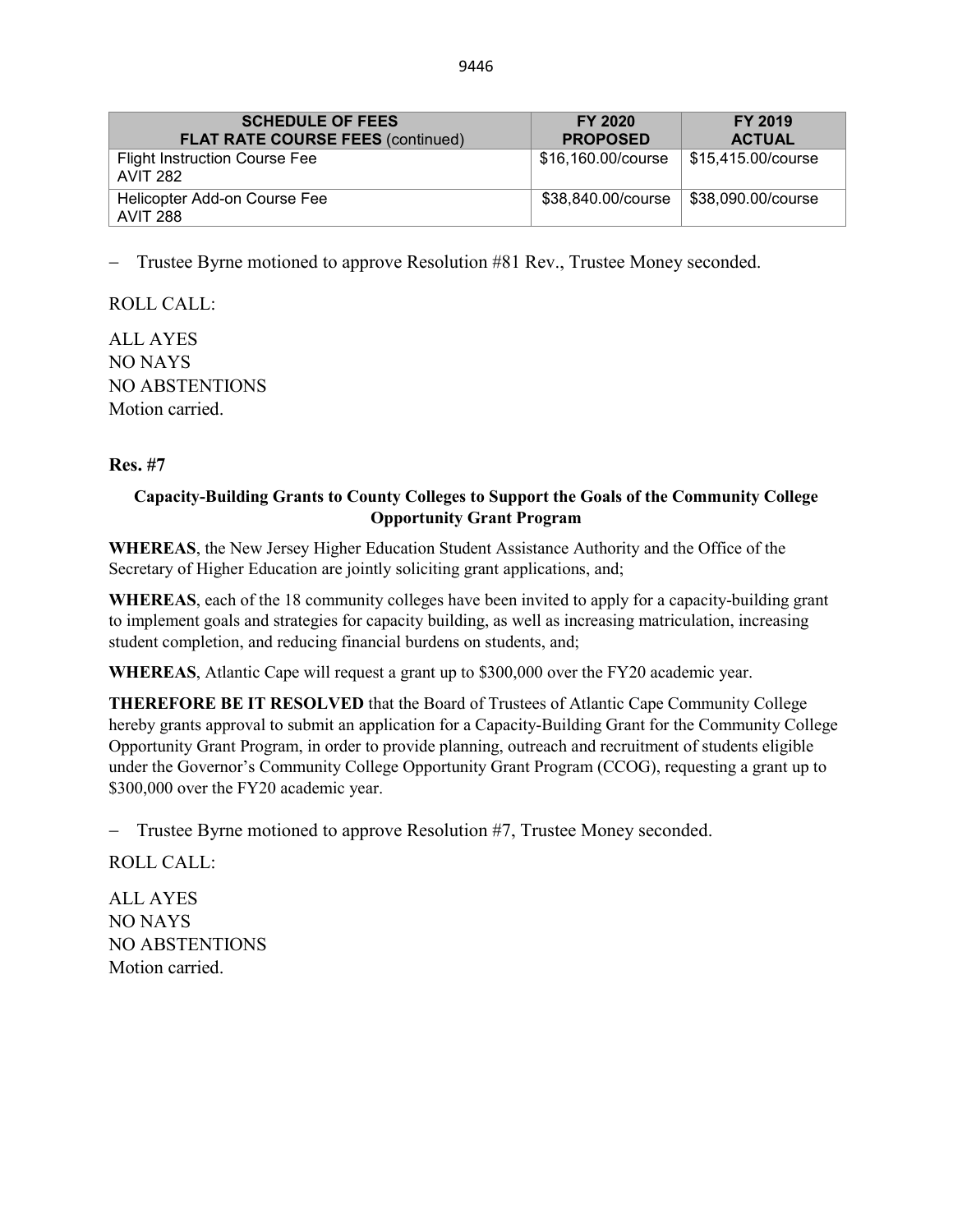### **Res. #9**

## **Scaling Apprenticeship through Sector Based Strategies Grant**

**WHEREAS**, the US Department of Labor, Employment and Training Administration (DOLETA) has awarded a grant for \$12 million over four (4) years to Bergen Community College (Bergen), lead agency of the NJ Health Professions Consortium (Consortium), through the *Scaling Apprenticeship Through Sector Based Strategies* grant, and

**WHEREAS**, Atlantic Cape Community College, is a member of the Consortium along with twelve NJ community colleges, and

**WHERAS**, the Consortium will build statewide pathways for health career apprenticeships and expand opportunities for holders of H-1B visas, and

**WHEREAS**, Atlantic Cape will receive a sub-grant of \$197,106 per year for 4 years for a total of \$791,106 over the grant term of July 15, 2019 through July 14, 2023, and

**WHERAS**, Atlantic Cape will provide direct training and support activities to participants.

**THEREFORE, BE IT RESOLVED** that the Board of Trustees of Atlantic Cape Community College hereby grants approval to accept a sub-grant of \$791,106 from the NJ Health Professions Consortium, over the grant term of July 15, 2019 – July 14, 2023, to advance health career apprenticeships and expand opportunities for H1-B visa holders.

− Trustee Byrne motioned to approve Resolution #9, Trustee Parker seconded.

ROLL CALL:

ALL AYES NO NAYS NO ABSTENTIONS Motion carried.

# **Res. #4**

### **Personnel Action**

It is respectfully requested, upon the recommendation of the President, that the Board approve the following:

### *Appointments*

**Rachel Amir,** Technician, Information Technology Services effective August 26, 2019 at an annual salary of \$30,944.

**Sharon Andress,** Assistant Professor, Nursing, Nursing and Health Sciences effective September 3, 2019 at an annual salary of \$55,515.

**Erin DeLong,** Assistant Professor, Nursing, Nursing and Health Sciences effective September 3, 2019 at an annual salary of \$55,515.

**Rachel Dieterly,** Temporary Science Lab Assistant effective August 21, 2019 at a pro-rated salary of \$11,574.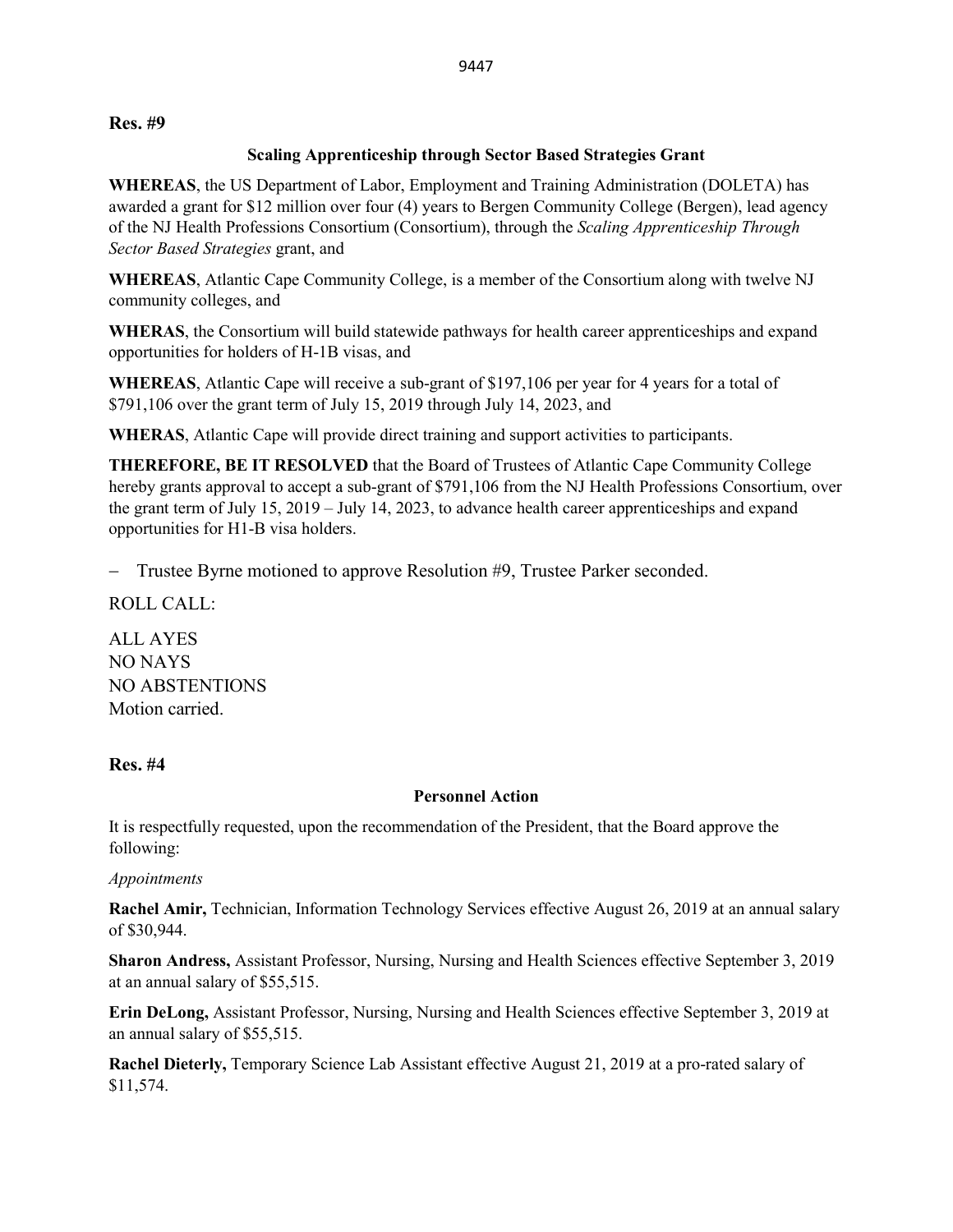**Stephanie Neville,** Senior Nursing Clinical Instructor, Nursing and Health Sciences effective August 26, 2019 at an annual salary of \$54,870.

**Anne Osman,** Assistant Director, CDA, Workforce Development effective August 21, 2019 at an annual salary of \$61,130.

**Kim Stowell,** Manager, Office of Cape May County Campus Dean/Campus Operations at an annual salary of \$45,718 effective September 4, 2019.

**William Simms,** Technician, Information Technology Services effective August 21, 2019 at an annual salary of \$30,944.

**Peter Quinn,** Maintenance Mechanic I, Facilities effective August 21, 2019 at an annual salary of \$35,820.

**Kenneth Cabarle**, Assistant Professor, Science effective September 3, 2019 at an annual salary of \$55,515.

**Victor DeMusz**, Security Officer II/Sergeant effective August 21, 2019 at an annual salary of \$34,120.

*Resignations* 

**Clifford Burns**, Technician, Information Technology Services retroactive to July 19, 2019.

**Carleton Fernanders**, Security Officer II/Sergeant, Security and Public Safety retroactive to August 2, 2019.

**Michael Rennick**, Senior Manager, Grants, Resource Development retroactive to August 16, 2019.

- − It was noted that additional nursing faculty and support were needed due to an expanding nursing program this fall.
- − Trustee Parker motioned to approve Resolution #4, Trustee Furman seconded.

ROLL CALL:

ALL AYES NO NAYS NO ABSTENTIONS Motion carried.

#### **Res. #4A**

#### **Personnel Action – Reappointments**

It is respectfully recommended, by the President, that the following individuals be re-appointed to one-year terms, retroactive to July 29, 2019:

#### **Academy of Culinary Arts Chef Educators**

Annmarie Chelius Daniel Matt Joseph Sheridan Vincent Tedeschi Linda Wohlman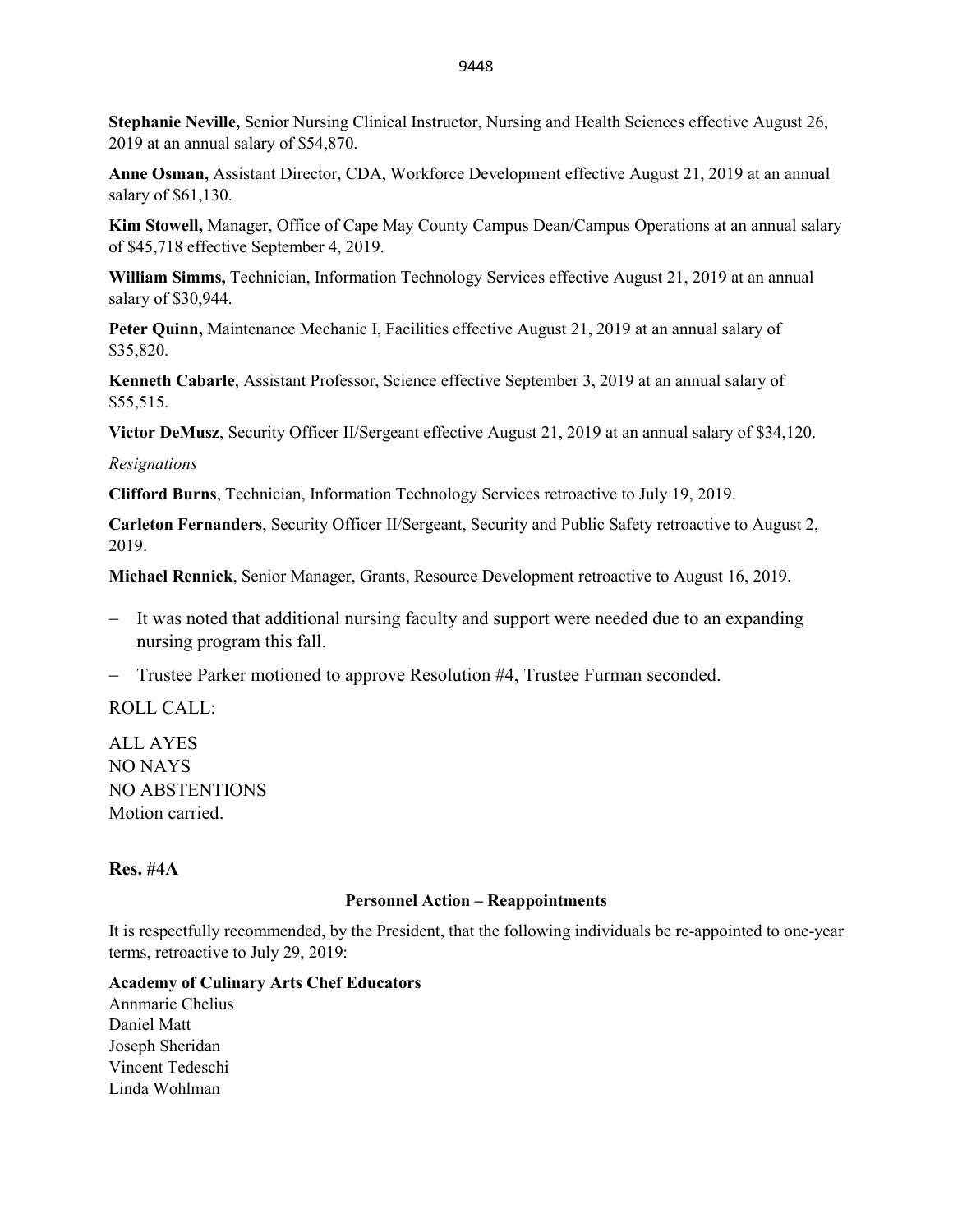− Trustee Parker motioned to approve Resolution #4A, Trustee Bumpus seconded.

ROLL CALL:

ALL AYES NO NAYS NO ABSTENTIONS Motion carried.

## **Res. #6**

#### **Policy Reaffirmations**

Policy No. 701 *Professional Ethics for Purchasing*, Policy No. 706 *Purchases for the Personal Use of Employees*, and Policy No. 707 *Property Records*

**WHEREAS**, it is periodically necessary to review, reaffirm, and recommend changes to policies in order to ensure orderly operation of the College, and;

**WHEREAS**, the President recommends reaffirmation by the Board for the following policies with no changes:

- Policy No. 701 *Professional Ethics for Purchasing*
- Policy No. 706 *Purchases for the Personal Use of Employees*
- Policy No. 707 *Property Records*

**THEREFORE BE IT RESOLVED**, that the Board reaffirm Policy No. 701, Policy No. 706 and Policy No. 707 as described herein.

− Trustee Parker motioned to approve Resolution #6, Trustee Bumpus seconded.

ROLL CALL:

ALL AYES NO NAYS NO ABSTENTIONS Motion carried.

**Res. #13**

#### **Honorary Resolution Trustee Thomas Milhous**

**WHEREAS**, Mr. Thomas E. Milhous ("Trustee Tom") was appointed to the Board of Trustees on September 10, 2013, serving diligently until his resignation from the Board on June 27, 2018, and;

**WHEREAS**, Mr. Milhous served for the five years on a number of Board Committees including Personnel & Board Development, Diversity & Equity, and Academic & Student Affairs for which he served as chair from 2013-2018, and;

**WHEREAS**, Mr. Milhous was instrumental in the appointment of the ninth President of Atlantic Cape Community College, Dr. Barbara Gaba, and;

**WHEREAS**, Mr. Milhous shared his valuable expertise of aviation systems on numerous occasions, and;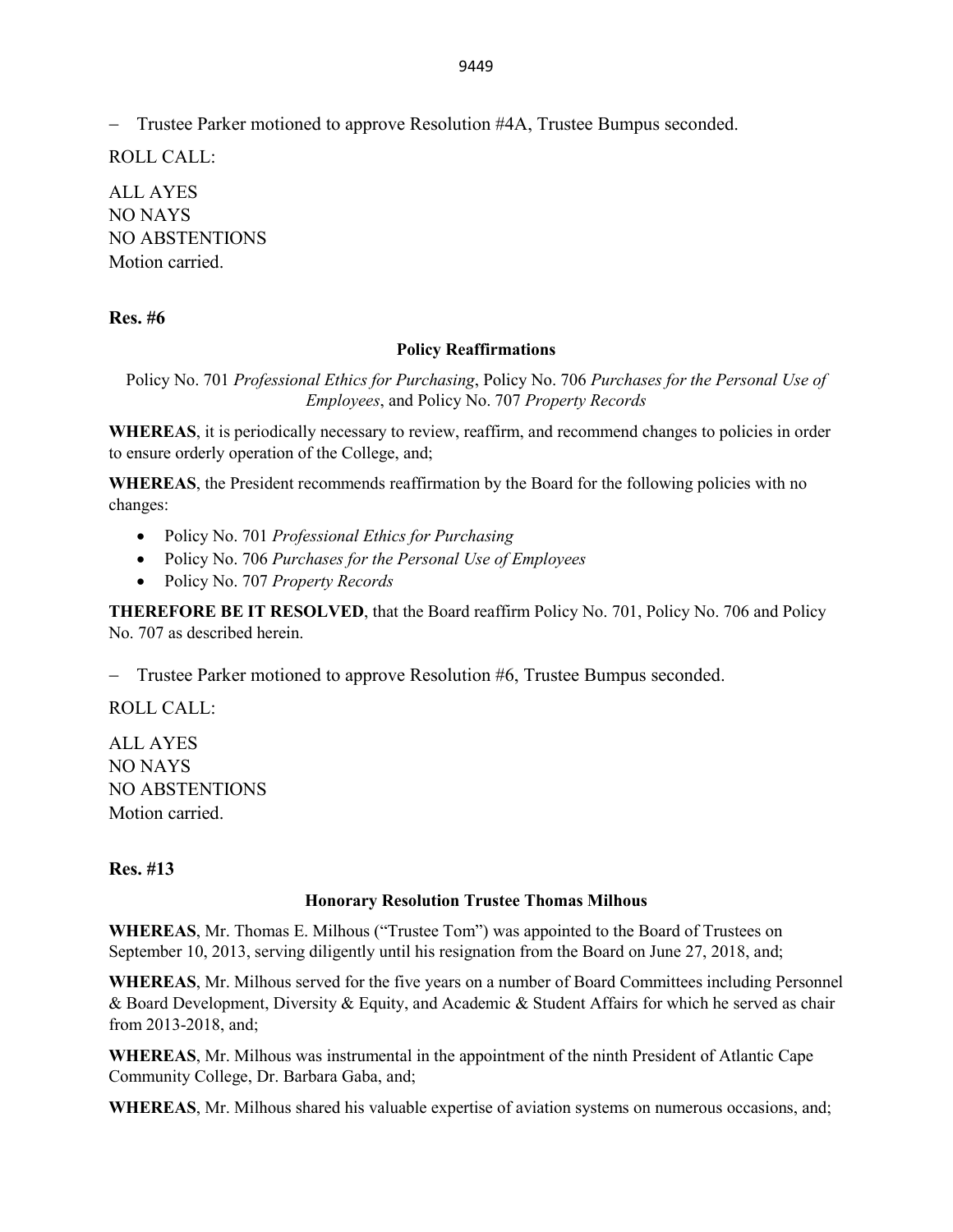**WHEREAS**, Mr. Milhous passionately advocated for Atlantic Cape Community College and its students with unwavering distinction, and;

**WHEREAS**, Mr. Milhous passed away on August 8, 2019, at the age of 73.

**THEREFORE BE IT RESOLVED**, that the Board of Trustees of Atlantic Cape Community College honor the legacy of Mr. Thomas Milhous and extend to his family and friends its sincere condolences.

− Trustee Parker motioned to approve Resolution #13, Trustee Money seconded.

ROLL CALL:

ALL AYES NO NAYS NO ABSTENTIONS Motion carried.

## X. COMMITTEE REPORTS

− PERSONNEL AND BOARD DEVELOPMENT o No report.

## XI. FOUNDATION REPORT

- − Trustee Furman reported the following:
	- o The summer Alumni Newsletter was presented to the Board. Trustee Furman noted that the Alumni Newsletter focuses on the Scholarship event in May, the newly formed Communication Alumni Council of the Alumni Association and the summer alumni event at the Atlantic City Blackjacks game.
	- o Atlantic Cape Foundation was awarded the \$150,000 scholarship for Cape May County students in memory of Robert Hunter Doherty. There is an event on September 26 at 5:30pm at the Cape May County Campus to celebrate the students who have been awarded this scholarship.
	- o The annual golf tournament FORE Scholarships is Friday, October 4 at 10am at Cape May National Golf Club. Many thanks to the Mullock family for hosting and sponsoring this event again this year. Thank you to Trustee Clemans for the Hospitality level sponsorship.

# XII. NEW JERSEY COUNCIL OF COUNTY COLLEGES (NJCCC)

No report.

# XIII. OTHER BUSINESS

None.